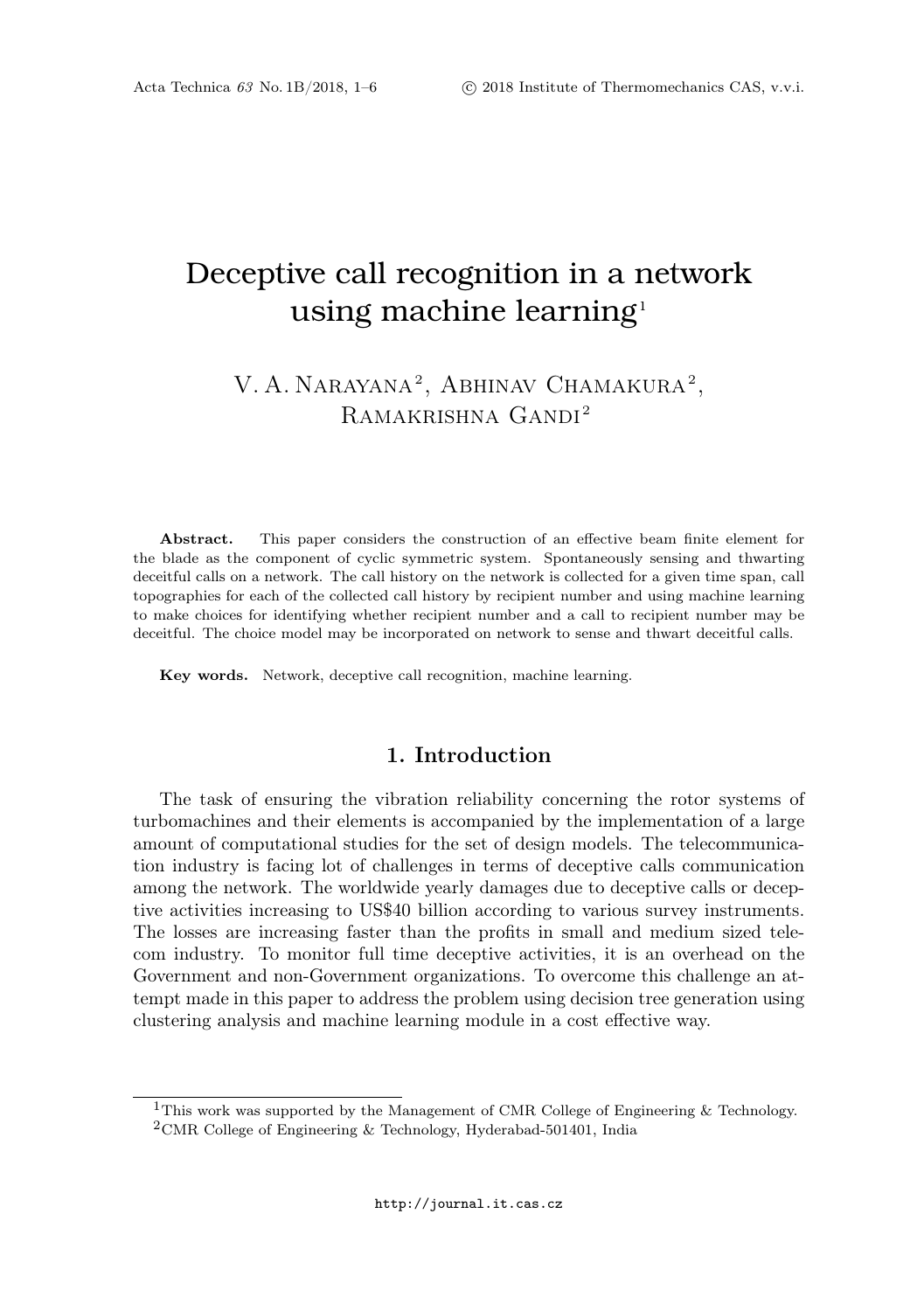#### 2. Related work

Niall J. Conroy [2] proposes linguistic and network analysis methods deceitful counterfeit news indicator system. Linguistic methods where the content of deceptive posts is mined and examined to associated language patterns with deception and network methods likewise post meta data or organized network inquiries will be coupled to provide collective deception actions.

Anton Wiens [3] proposes user profiles are used to train for sensing deceit calls by the values of each profiles. Lacking labeling data only some algorithms can be used for deceit call sensing using supervised methods.

Iulia Lefter [4] proposes enunciation on every stage in the growth of an sentiment recognition system from the existing databases, the sentiment specific topographies which are pertinent for sentiment recognition and machine learning approaches used. Support Vector Machines(SVM) classifiers in dialogue sentiment recognition used. SVM will regulate a hyper plane exploits the boundary of the two datasets, and the trials that lie on the boundary are called support vectors to create orator sovereign cross justification framework.

Gideon Mendels [5] proposes repeatedly sensing deception from dialog. CXD exploited large-scale corpus of deceptive and non-deceptive dialog for training and assessing spectral, lexical feature sets and acoustic-prosodic, by various machine learning modules. Design a sole hybrid deep model for together acoustic and lexical topographies trained together to achieve advanced outcomes on the CXD corpus.

Larcker, D. [6] proposes estimation linguistic-based classification modules of deceptive calls during conference calls. Prediction modules are established with word groups that are revealed by earlier psychosomatic and linguistic research related to deception.

Baohua Wang [7] assessed classification modules of deceptive calls during conference calls, the model is established through word types related toward deception and by conventional arithmetical examinations. Nonetheless their performance is 60 %–70 % of linguistic topographies are useful to recognize deceptive calls.

Graaff A. J. [8] proposes finding deceptive calls from the average set of calls period and extended call period over calls by client are brief and equated to a determined threshold. A machine learning approach is used to train the best possible threshold levels. Thereby every client has own rules for prediction to sense deceptive calls.

"Life cycle of a phone fraud" proposes to produce machine learning modules to recognize the genuine type of machine/device used to make a call, the geography a call is identifies by its phone print.

Tata Communications technology software monitors to prevent deceitful activities. The software deals with fraud fighting technologies, including machine learning, big data analytics, subscriber alerts, real-time monitoring, crowd sourcing and automated reporting. When the fraud fighting software identifies a deceitful call, blocks the number across whole world wide network avoiding further deceitful activity.

David Lary [11] proposed automated detection & reporting of online auction seller deception risk using call through API interface and web site GUI data harvesting application feedback collection application for data cleaning & analysis module to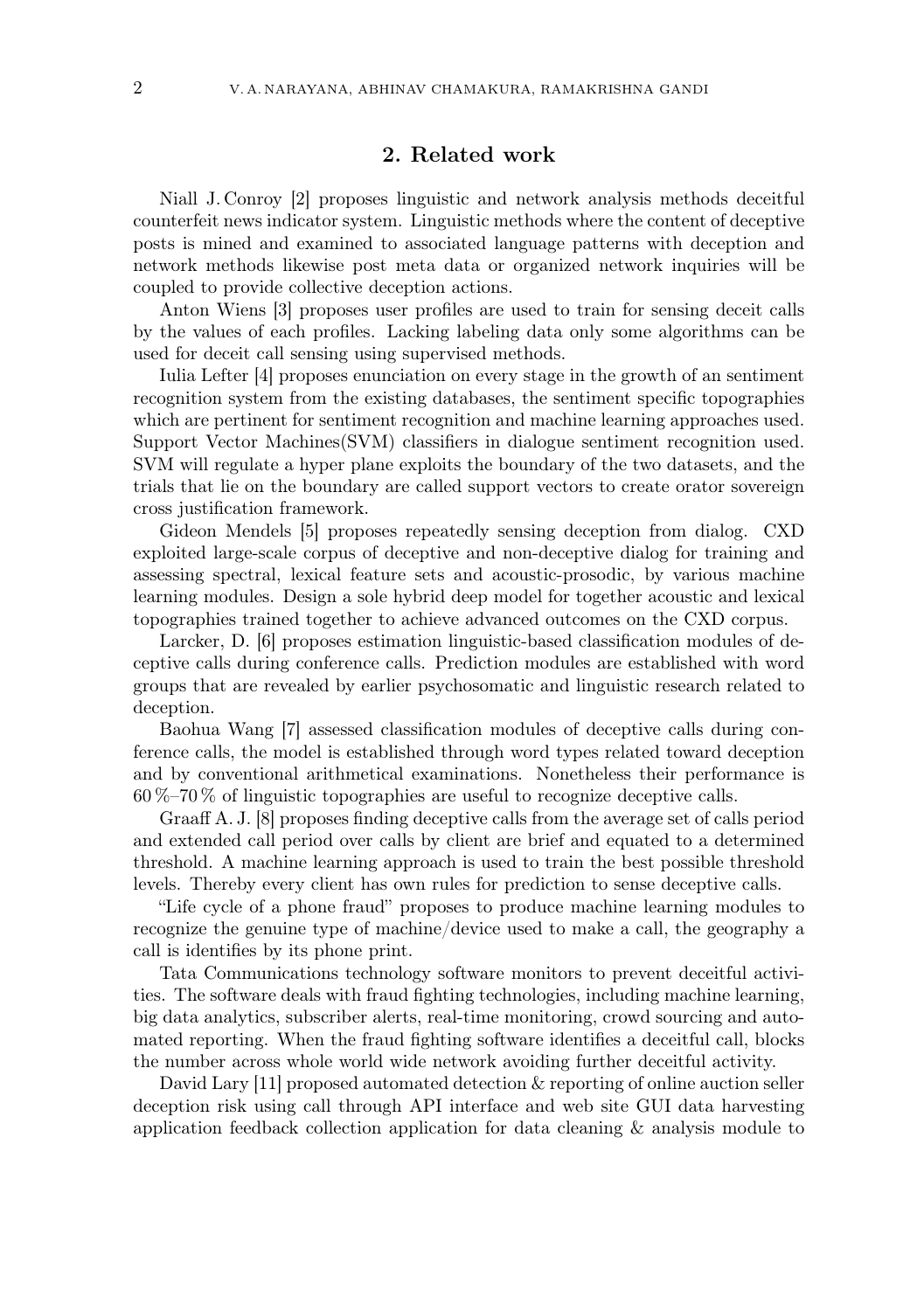get cleaned data applying machine-learning algorithm and decision support system.

#### 3. Proposed system

Sensing deceptive activities on a network, by collecting call history on a network for a specified time frame, each call history comprising a plurality of call topographies for a call to a recipient number, call topographies from each of the poised call history by recipient number, resulting in a combination of call features for each recipient number. Resultant data points obtained from set of data points transmuting from call features by dimension reduction, each data point signifying a particular call features for recipient number. The flowchart of the proposed system is depicted in Fig. 1.



Fig. 1. Representation of deceptive calls recognition: approach

Execution of clustering analysis that is formed out of set of data points into two-or more clusters and tagging call features as deceptive or non-deceptive built on cluster of each particular data point. Execution of supervised learning module on each tagged call features as a trained information to produce at least one or more decision module to recognize deceptive calls. Recognizing deceptive calls on the network using at least one decision module and triggering a programmed action based on recognition.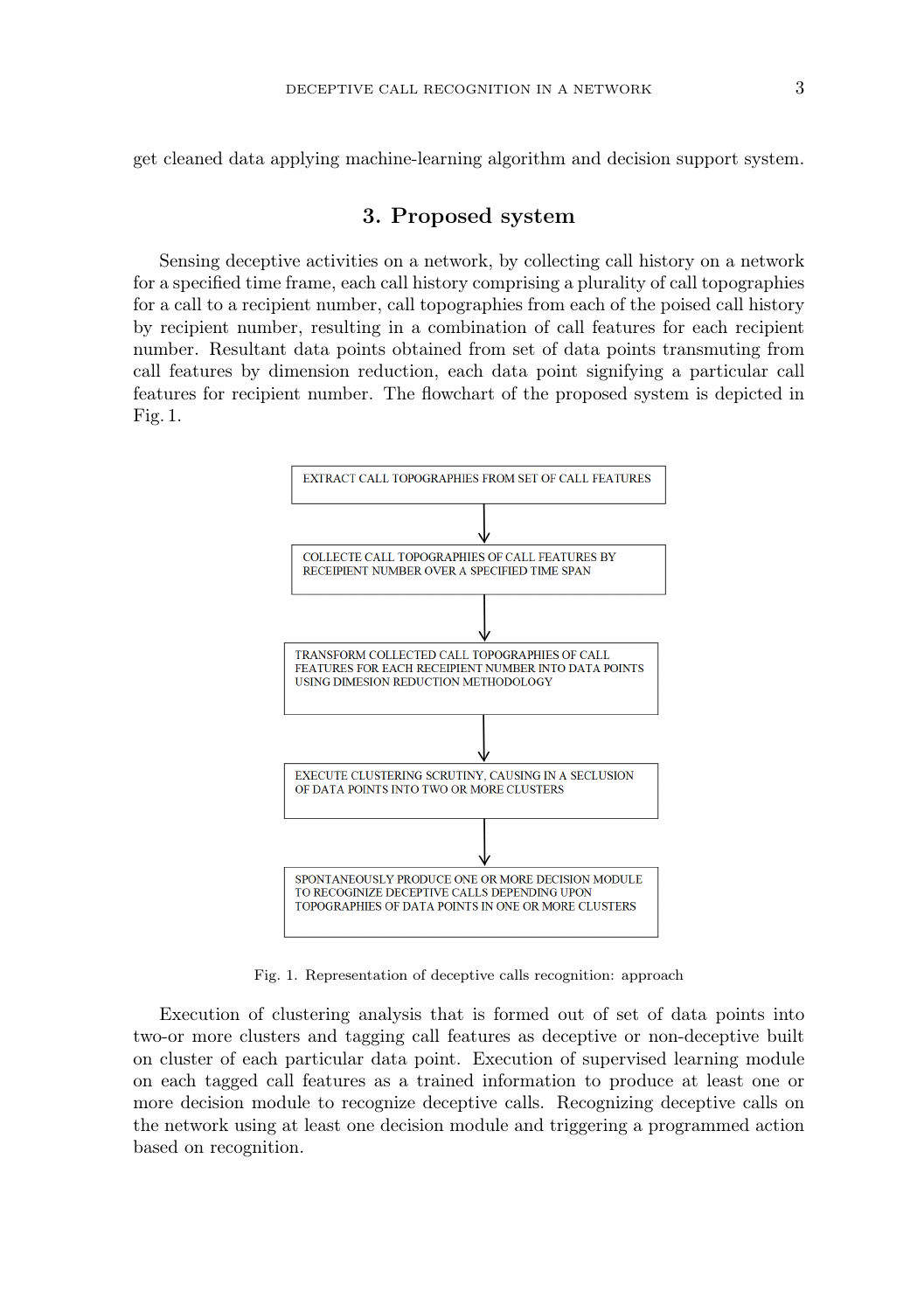Two types of features are proposed, one is arithmetical and other is categorical features, arithmetical columns containing numbers and categorical columns containing non-numbers features. The deceptive module may smear a one-hot transformation transforms a categorical call feature into an arithmetic number and that they are homogeneous contingent on the machine learning module. The deceptive analysis module smears a supervised learning module to the total dataset to obtain a decision module for identifying whether a call is deceptive. One category of decision module is decision tree. The deceptive analysis module uses a cross validation model to pick up training data points to produce a decision tree module for forecasting about deceptive calls. The major benefits of decision tree module are the forecasting module, which visually describes decision methodology process.

#### 4. Conclusion

Traditional research approaches of discovery of deceptive calls is modest. Trained professionals are anticipated to sense such maneuvers. The study displays that individuals are untruth indicators are scarcely improved than devices on sensing deception communication.

One of major disadvantage of these research findings is that they depend on the arithmetic credibility and they ignored the deceptive communication that escorts the deceitful. The proposed system deals in recognizing deceitful calls in a network using machine learning approach.

#### References

- [1] S. Falaleev, A. Vinogradov, P. Bondarchuk: Influence research of extreme operate conditions on the face gas dynamic seal characteristics. Technische Akademie Esslingen International Tribology Colloquium Proceedings 15 (2006), p.208.
- [2] N. Conroy, V. L. Rubin, Y. Chen: Automatic deception detection: Methods for finding fake news. ASIS&T Annual Meeting: Information Science with Impact: Research in and for the Community, 6–10 November 2015, St. Louis, Missouri, USA, Proceeding ASIST'15 (2015), Article No. 82.
- [3] A. Wiens, T. Wiens, M. Massoth: A new unsupervised user profiling approach for detecting toll fraud in VoIP networks. Advanced International Conference on Telecommunications, 20–24 July 2014, Paris, France, Presented during AICT (2014).
- [4] I. Lefter, L. J. M. Rothkrantz, D. van Leeuwen, P. Wiggers: Automatic stress detection in emergency (telephone) calls. International Journal of Intelligent Defence Support Systems 4 (2011), No. 2, 148–168.
- [5] G. MENDELS, S. I. LEVITAN, K. Z. LEE, J. HIRSCHBERG: Hybrid acoustic-lexical deep learning approach for deception detection. Interspeech, 20–24 August 2017, Stockholm, Sweden, Proc. Interspeech (2017), 1472–1476.
- [6] D. F. Larcker, A. A. Zakolyukina: Detecting deceptive discussions in conference calls. Journal of Accounting Research  $50$  (2012), No. 2, 495–540.
- [7] B. H. Wang, X. L. Wang: Deceptive financial reporting detection: A hierarchical clustering approach based on linguistic features. 2012 International Workshop on Information and Electronics Engineering, Published Procedia Engineering 29 (2012), 3392–3396.